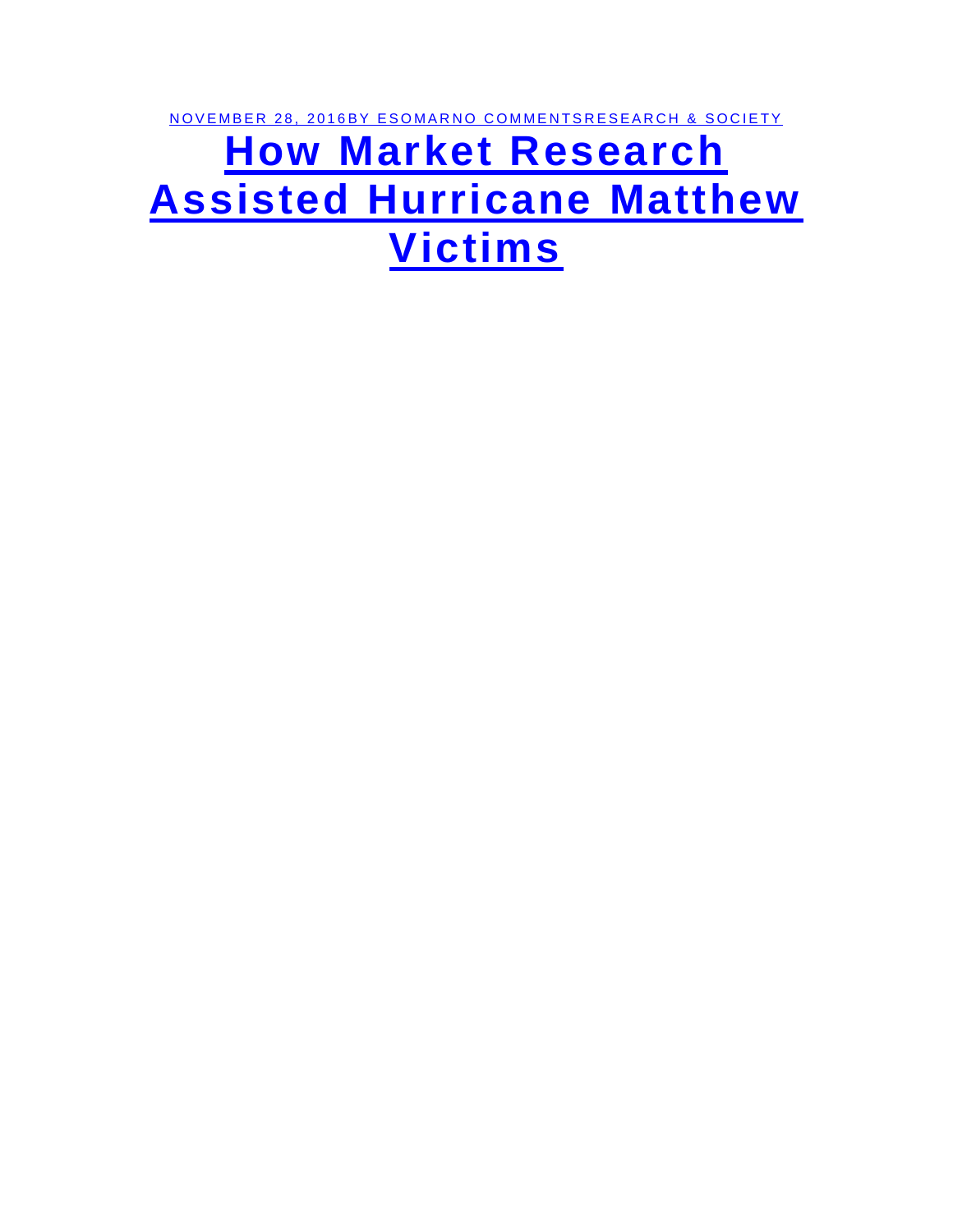

By Diego Casaravilla

**A Tale Of Engagement & Education**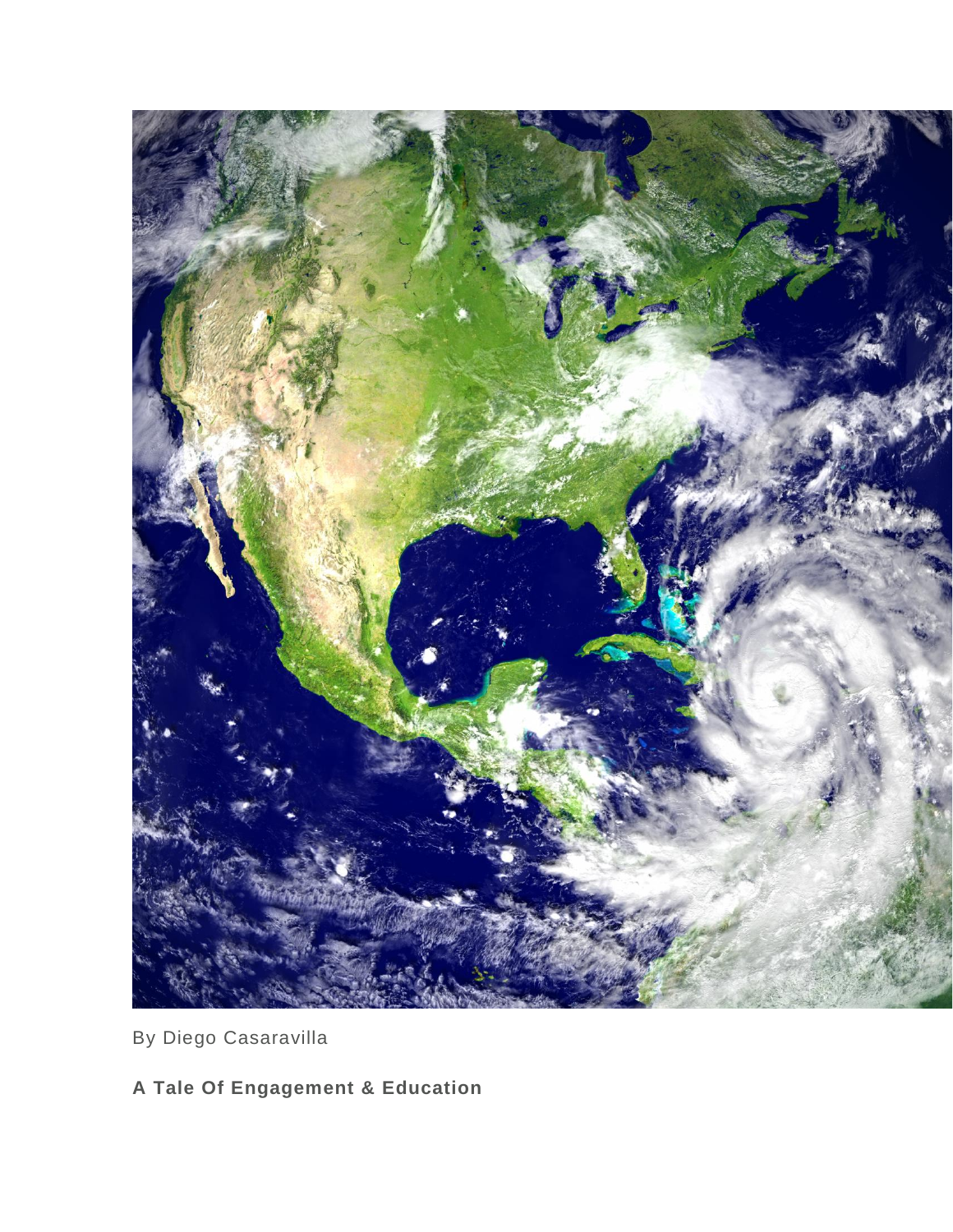Is it possible to recruit a difficult audience of physicians in both developed and emerging markets without paying them a dime? Common sense in our industry would clearly say no.When it comes to doctors, money seems to be the only means of engagement amongst a multitude of social media and online activities, in which market research could be just one of those.

Well, let's see a "natural experiment" that may prove us wrong in assuming this too readily.

## **Engaging With Medical Professionals**

In October 4<sup>th</sup>, 2016, [Matthew, a category 5 Hurricane,](https://en.wikipedia.org/wiki/Hurricane_Matthew) impacted the shores of Haiti, the poorest country in the Americas. The consequences were devastating: thousands fleeing their homes and a significant death toll. The situation could not have been worse. Add to all of this, the fact that Haiti was still recovering from the terrible earthquake suffered in 2010 and the outbreak of cholera that followed afterwards.

Only a week later, we received a call from a humanitarian organization to help with the emergency. So we came up with the idea of developing a survey that we thought would be interesting for our target, asking doctors in several countries in Latin America (Brazil, Mexico, Argentina, Colombia and Chile) and in the US and Canada, not only about the main challenges in their own profession but also about how prepared the Americas were to cope with natural disasters.

As a thank you for their valuable time, the only incentive offered was the possibility of obtaining topline results and, more importantly, the donation of one blanket and a gallon of water for the victims for each completed survey through [Save The Children's](https://secure.savethechildren.org.uk/donate/?utm_campaign=ppc&utm_medium=ppc&utm_source=ppcbran&gclid=CjwKEAiAyO_BBRDOgM-K8MGWpmYSJACePQ9CfolGPg_plCNLqWCLJM2_b5N7hIdyXWMFKUSn8J7KZRoCzX3w_wcB) mission in Haiti.

In two weeks an unexpected total of 2,870 doctors from Canada to Argentina completed this survey, resulting in an equal number of donations.

These results were shocking. Whilst we have used donations as incentives for regular market research surveys with doctors, these had always been an infrequent choice, with typically only 5% or less opting to make a donation.

And it was not only the doctors that became engaged, partners followed. Other than internal work, the donation was in fact the only cost of the project. [Confirmit](https://www.confirmit.com/) gladly waived their software license costs for these surveys. Our partners at [Reckner Healthcare](http://www.recknerhealthcare.com/) generously undertook the recruiting of their panelists in US and Canada at their expense. External translators and scripters also refused to charge anything for this lastminute request for professional work.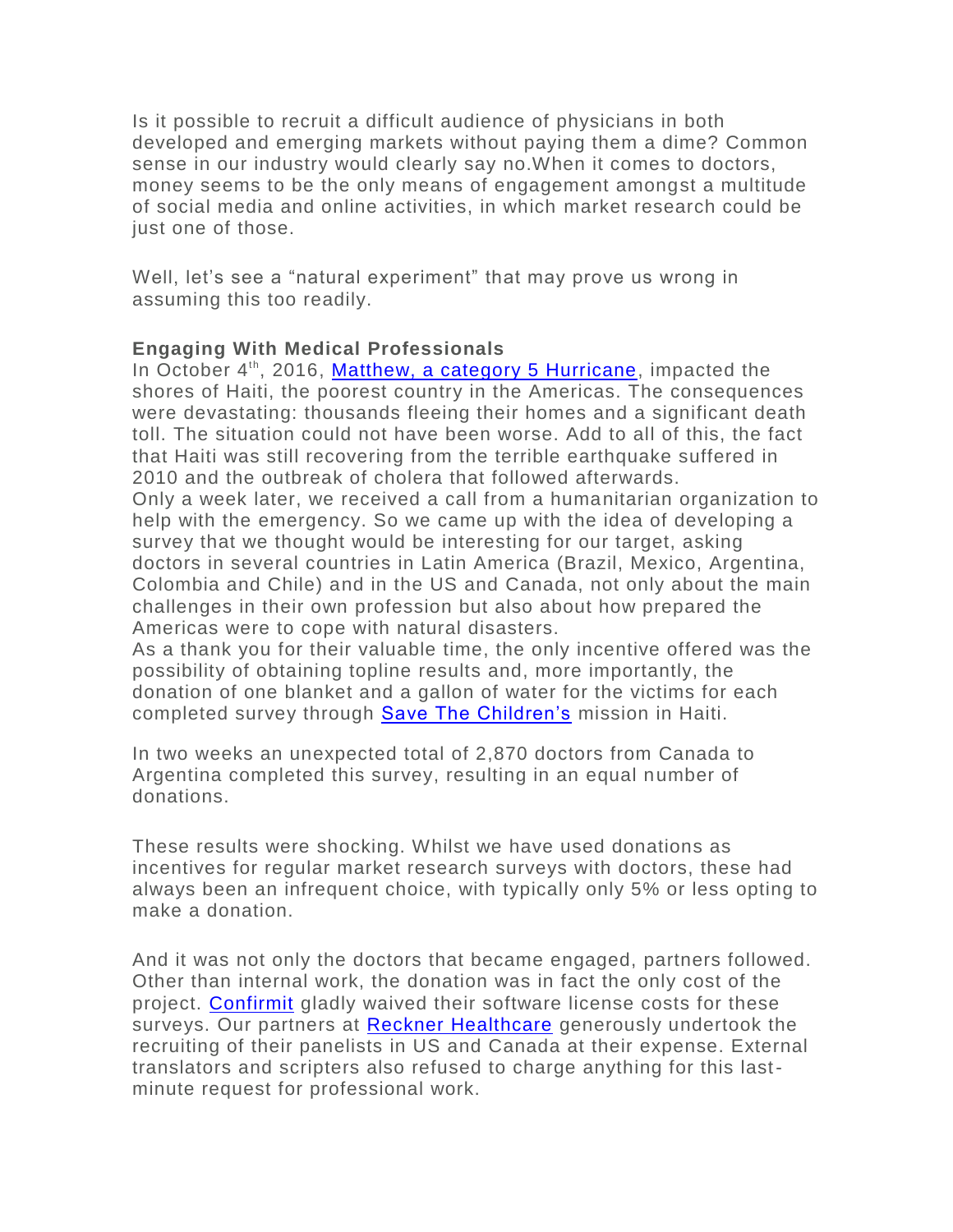The lesson is clear. If you have engaging and emotionally resonant content, then engagement will not be a problem.

## **Educating Ourselves Concerning Disasters and Hope**

Topline results have already been shared with members of [UNICEF](http://www.unicef.org.uk/) and other organizations are already exposing a situation that otherwise might have been unnoticed were it not for our engagement with frontline medical workers. Key results show that:

- According to their fellow doctors, no country surveyed across the America seems to be well-prepared to face a natural disaster
- Whilst the Chileans, Americans and Canadians are slightly less negative about their own capabilities, Mexicans rate in the middle, with Brazilians and Argentines the most pessimistic
- Consistent with this regional perception, the majority of physicians surveyed in each country have not received any specific training to cope with natural disaster events and most hospital doctors stated that no such training has been held at their workplace
- The recommendation of these healthcare professionals for future public policy is that priorities should be mainly focused on just one issue: creating well-defined protocols (for early warning, evacuation from risk areas and victim treatment through a well-structured healthcare system). This was rated as much more important topic than investing in shelters or infrastructure. As one insightful Colombian doctor put it "the disaster is not natural, it is organizational!"

We are now in the process of disseminating these results so that the findings can be taken to policy makers in these countries and help us to be better prepared for future events.

## **Market Research: Well Placed To Help The World?**

The other insight we learned from this experience was the discovery that the tools we have patiently developed and heavily invested in over the years as market researchers, can easily provide social goodwill beyond the boundaries of client-focused content.

Without the technical and social infrastructure of panel communities originally created for market research purposes, this survey would have been extremely expensive, time-consuming, and most likely would not have taken place.

And thinking about our industry we do hope this experience can be useful to show how smoothly our market research tools and existing capabilities can be used to assist relevant non-profit causes.